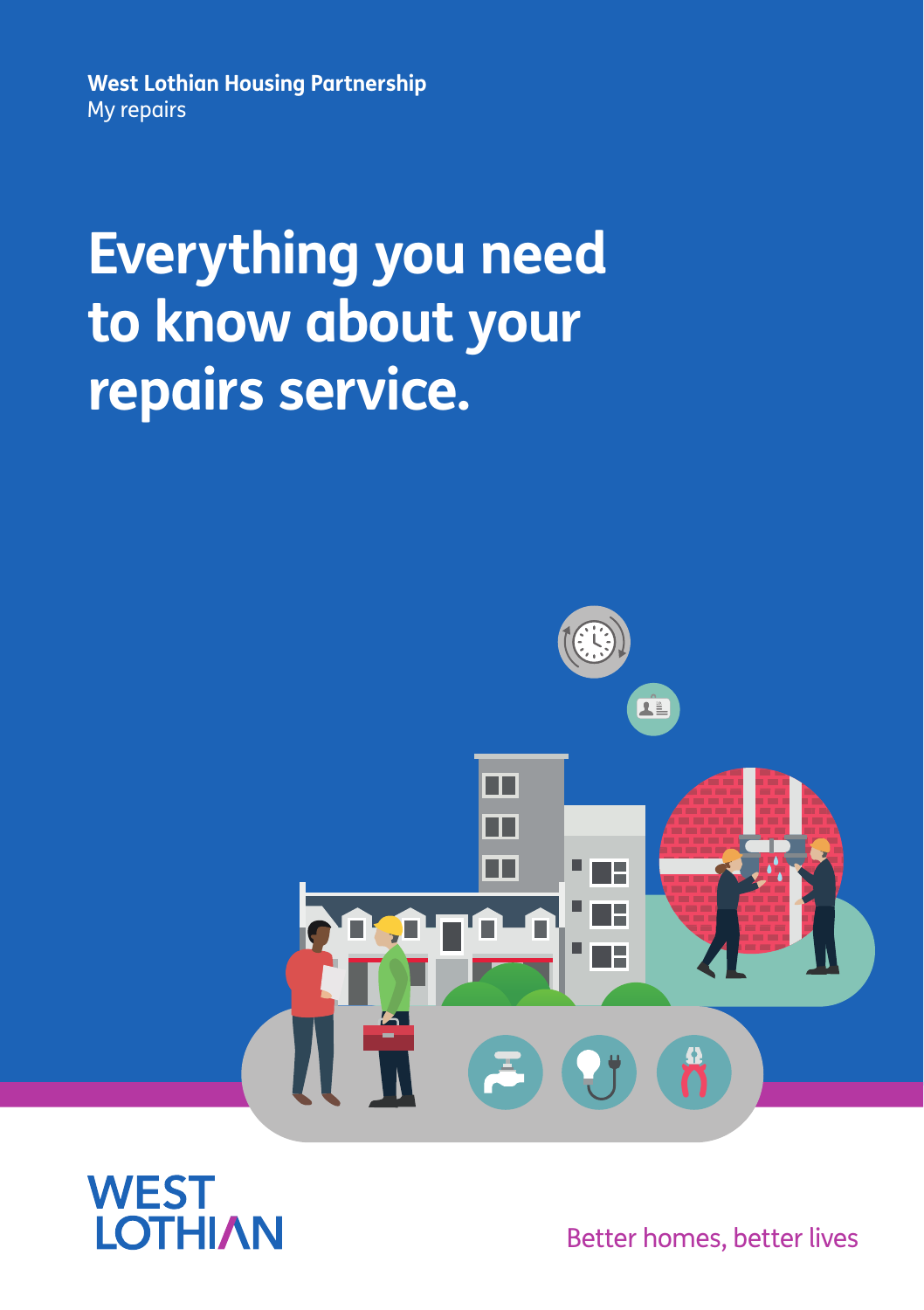### **Sign up for My WLHP My repairs**

| <br><b>Contract Contract</b> | <b>Contract Contract</b><br>the control of the control of the |  |
|------------------------------|---------------------------------------------------------------|--|
|                              |                                                               |  |

The easiest way to get in touch is online, you can pay your rent and view all your account information at **My WLHP**. To register visit **www.wlhp.org**

We do our best to keep your home warm, safe and dry. But we know things can go wrong from time to time. Our repairs team aims to fix problems quickly, first time.

| <b>What's inside?</b>                     |    |
|-------------------------------------------|----|
| <b>Reporting repairs</b>                  | 02 |
| What repairs are WLHP<br>responsible for? | 04 |
| Different types of repair                 | 06 |
| Handyperson service                       | 09 |
| Gas safety                                | 10 |
| Your feedback                             | 12 |



We can produce information on request in large print, Braille and audio formats. Visit www.wlhp.org or contact your local housing officer.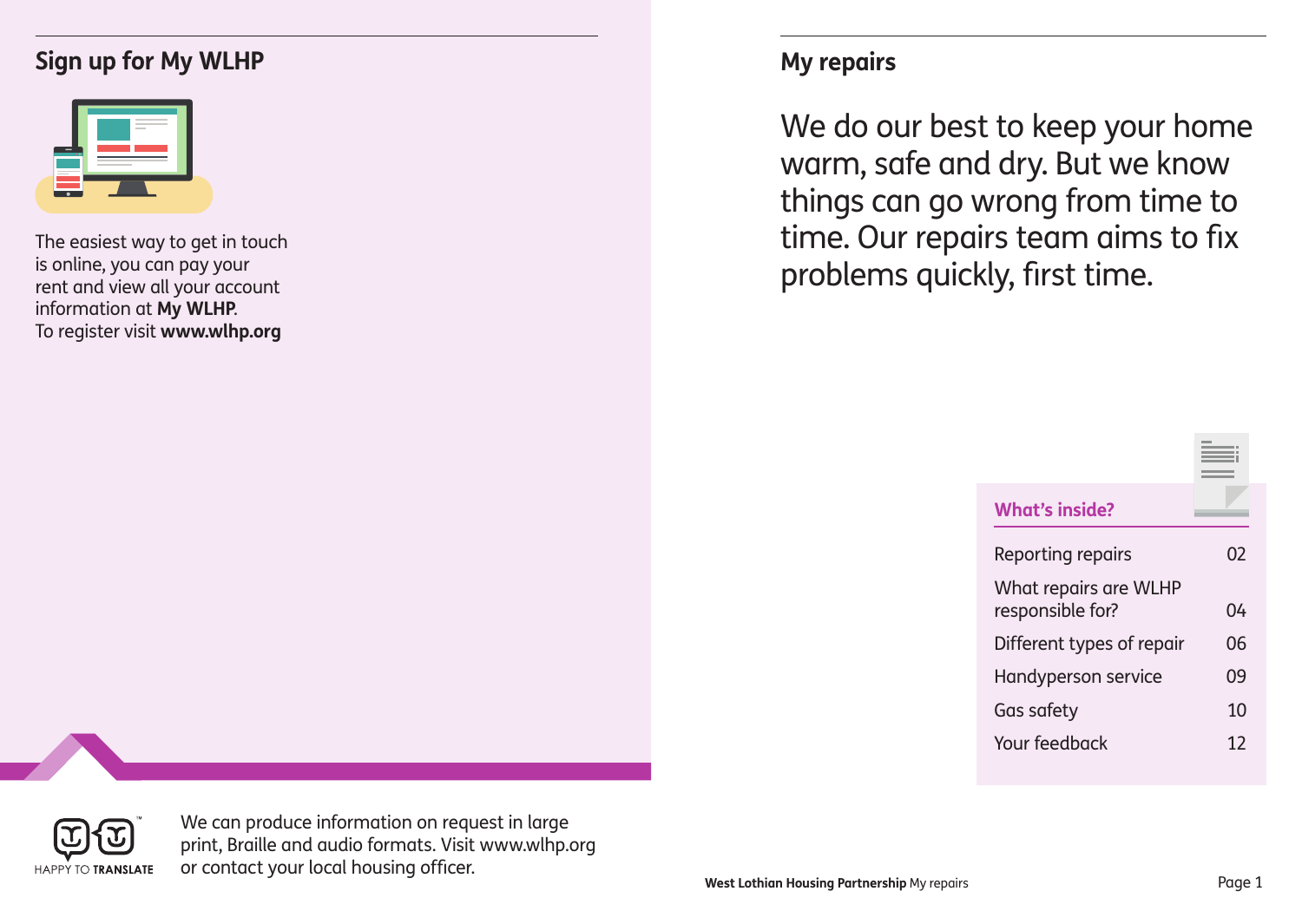### **Reporting repairs**

We're here 24 hours a day, seven days a week to deal with repairs – big or small. It's easy to report a repair – and you can select a time and day for your repair to be carried out.



#### **What will happen?**

Whether you book a repair online, by phone or in person, you will be able to:

- describe the repair so we can send the right team to fix it
- find out what your repair is classed as and what type of appointment slot you need (see more about the different type of repairs on page 6)
- find out if the repair is covered by your Right to Repair (see page 4)
- make an appointment that suits you.

Don't worry if you need to change the appointment. You can do that online or call us back on **01506 416 438**.

#### **What happens next?**

- we will contact you to confirm the appointment before we visit you
- our repairs team will arrive at your home – they'll have ID cards with them
- please make sure you are at home so our team can get in to carry out the repair
- If they cannot get in, they will leave a calling card to let you know they called.

Please fill in the feedback form they leave with you to tell us what you think about our service. Your views will help us to keep improving.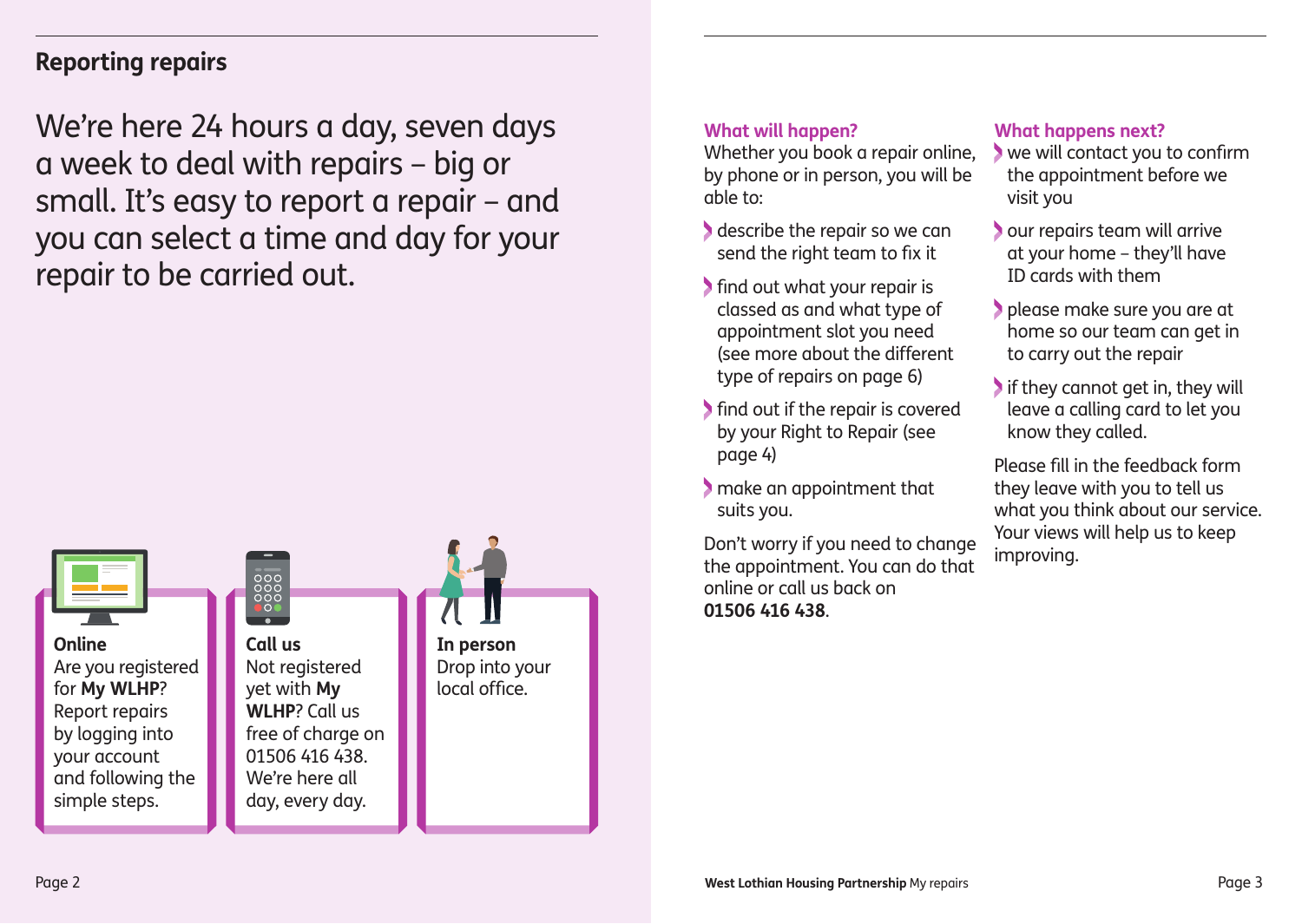**What repairs are WLHP responsible for?** 

Looking after your home is partly your responsibility and partly ours. Legally, as your landlord, we have to carry out certain repairs and to maintain your home to a safe standard.

Before a tenancy begins, we inspect the house and carry out work to ensure it is safe, secure and wind and watertight.

After you move in, we will carry out work to keep the property in reasonable repair. We will also inspect your home when required.

### **WLHP is responsible for repairing and maintaining:**

- the outside of the home including roofs, walls, gutters, downpipes, the close, close doors and backcourt
- common areas inside such as entrances, halls, stairs, including walls, ceilings, paintwork, window safety catches and communal TV aerials
- fittings in your home provided by us such as kitchen and bathroom fittings, water and gas pipes, heating systems, electrical wiring, windows and doors
- areas around your home including paths, walls, fences, drains, bin stores and drying areas.

#### **What are you responsible for?** You must:

- report damage or any repairs needed to your home
- allow us access to your home to carry our repairs and maintenance, inspections and annual gas servicing
- take care of your home and communal areas
- **pay for repairs where someone** in your household or a visitor caused the damage.

You are responsible for replacing:

- plugs
- lightbulbs
- toilet seats
- filters for cooker hoods
- lost or broken keys
- batteries in smoke alarms.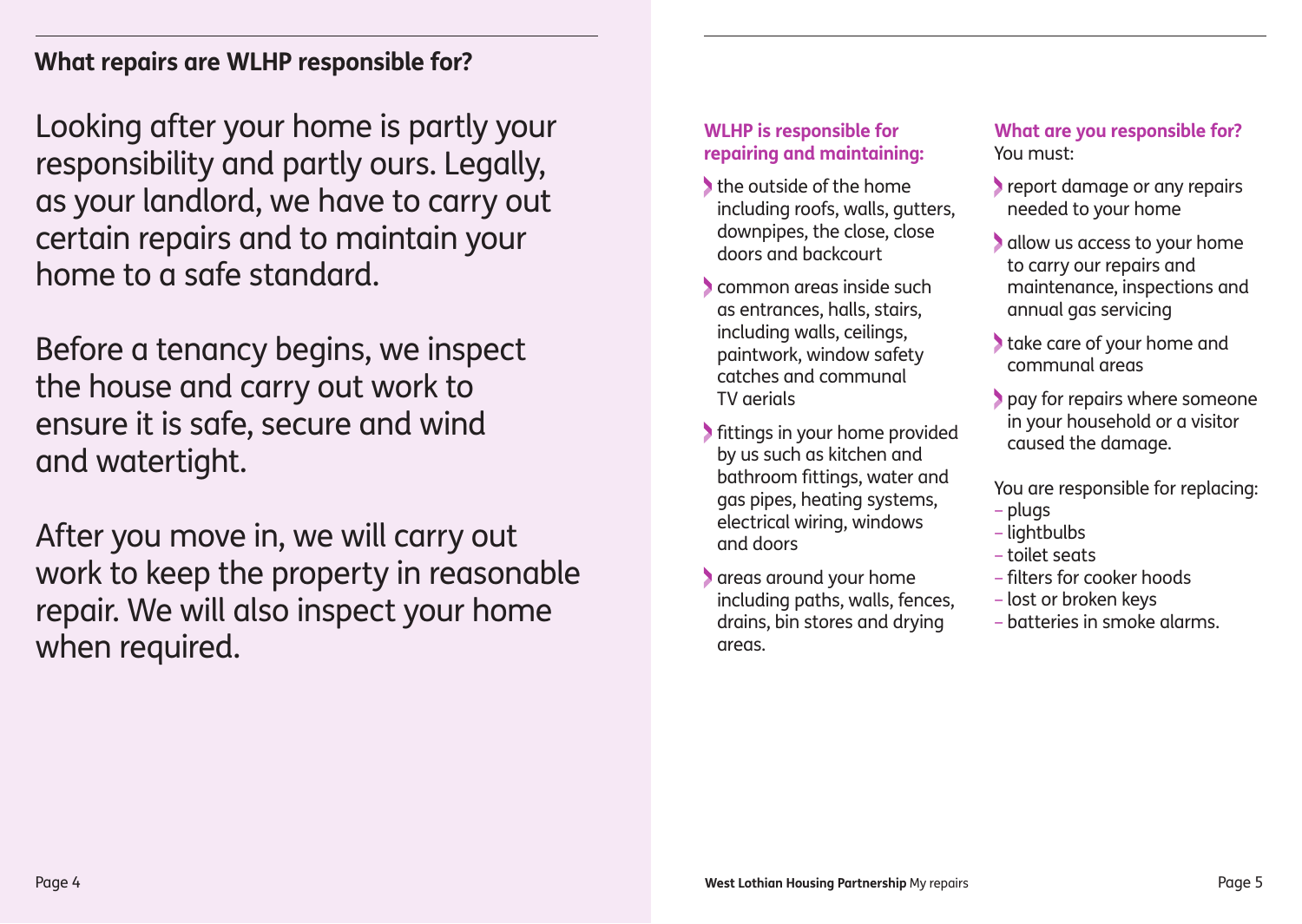### **Different types of repair**

There are three types of repair – emergency repairs, appointed repairs and programmed repairs. Here is a bit more about them and what you can expect to happen for each type.



#### **Emergency repair**

If there's a threat to health and safety or we need to take quick action to stop any damage to your home or to a neighbour's home, it's an emergency repair. Examples include: burst water pipes or your front door is not secure.

We'll call and make your home safe within four hours and the repair should be completed within 24 hours.

#### **Appointed repair**

If there's no health or safety risk but something in your home needs fixed because it's causing an inconvenience, it's an appointed repair.

Appointed repairs are carried out within 15 days. Most customers choose an appointment and the repair is done in four days.

#### **Programmed repair**

Day-to-day repairs which are our responsibility but don't fall into either of the other repairs types are called programmed repairs.

We will attend within 30 days. Usually these repairs need an inspection to decide what work and materials are needed.



Report a repair online, sign in to **My WLHP** by visiting **www.wlhp.org**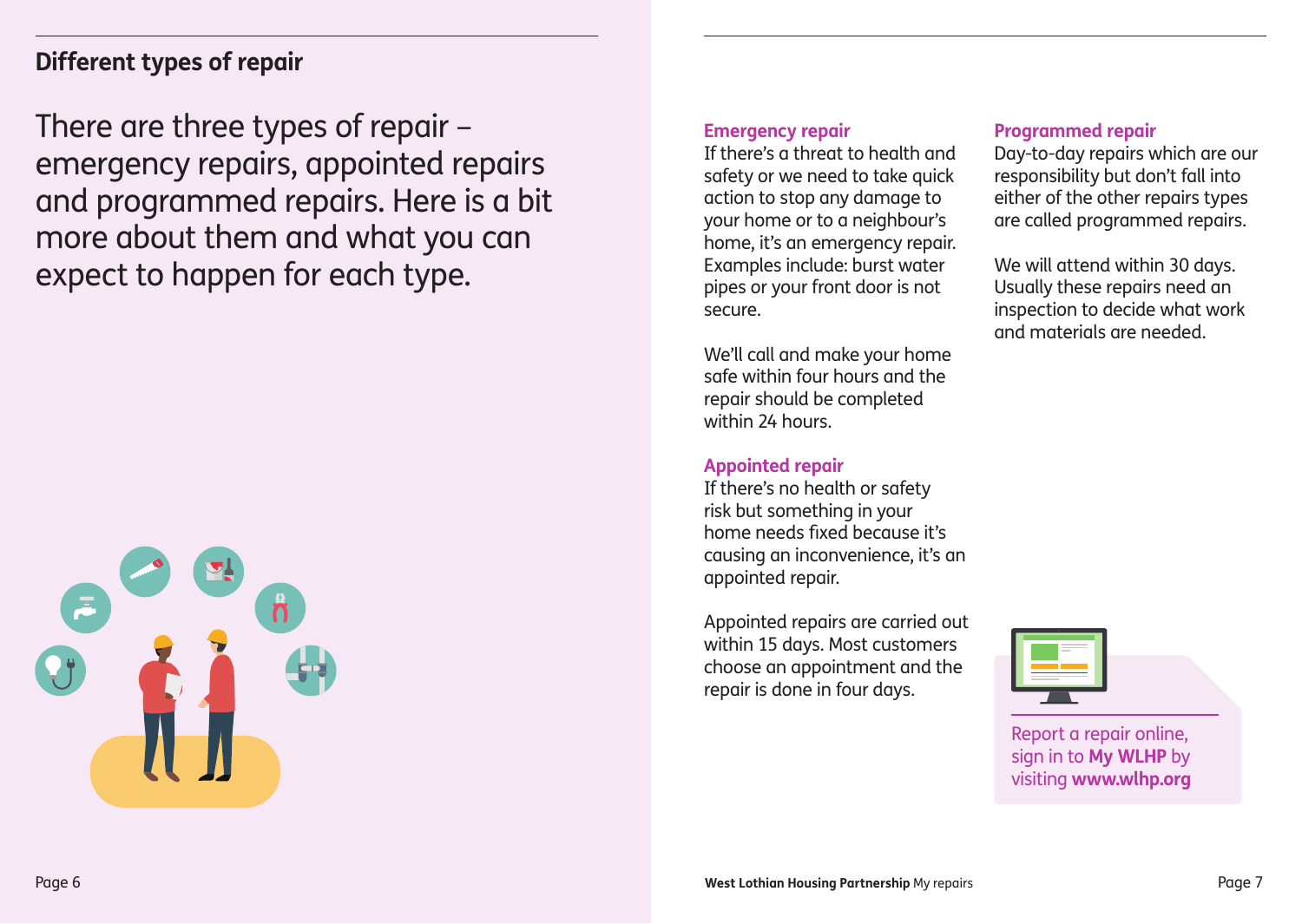#### **What you pay for**

Remember if you or someone in your household, or a visitor to your home, causes damage, we will charge you for the repair. We also charge for lost or broken keys. We'll let you know upfront how much it will be.

#### **Our staff**

Our staff carry ID badges with their photo on it. If you are in doubt about someone asking to get into your home, don't let them in and call us right away.

Our staff will always be professional and try to cause as little disruption in your home as they can. They will keep hazards to a minimum while work is carried out and make sure people can get in and out of your home at all times.

#### **Your rights**

You have the right for small. urgent repairs to be carried out by us within set timescales. Under The Housing (Scotland) Act 2001, you may be due compensation if the repair isn't carried out in the time limit. When you report a repair, we'll:

- tell you if it's covered under the Right to Repair scheme
- tell you your rights.

The Right to Repair scheme covers certain repairs up to the value of £350. Repair times depend on the type of repair and are set by law, not WLHP.



Search **my rights** at **www. wlhp.org** for timescales for different repairs.

### **Handyperson service**

If you are over the age of 60 or disabled then our Handyperson Service could be for you. You can use it as often as you like. The only cost will be any materials you buy.

#### **A Handyperson can:**

- change plugs and sockets
- change light bulbs and strip lights
- clean internal windows (every six weeks)
- build furniture
- patch repairs to plaster
- plumb-in a washing machine
- fix loose carpets/tiles/flooring
- fit smoke alarms and replace batteries
- make small repairs to furniture
- hang curtains and blinds.

Speak to your housing officer or go online to **www.wlhp.org /ways-we-can-help** for more details and to find out if you qualify.



#### **Handyperson service** Book an appointment call **0800 111 4404.** The office is open 8.30am–5pm, Monday to Friday.

Page 8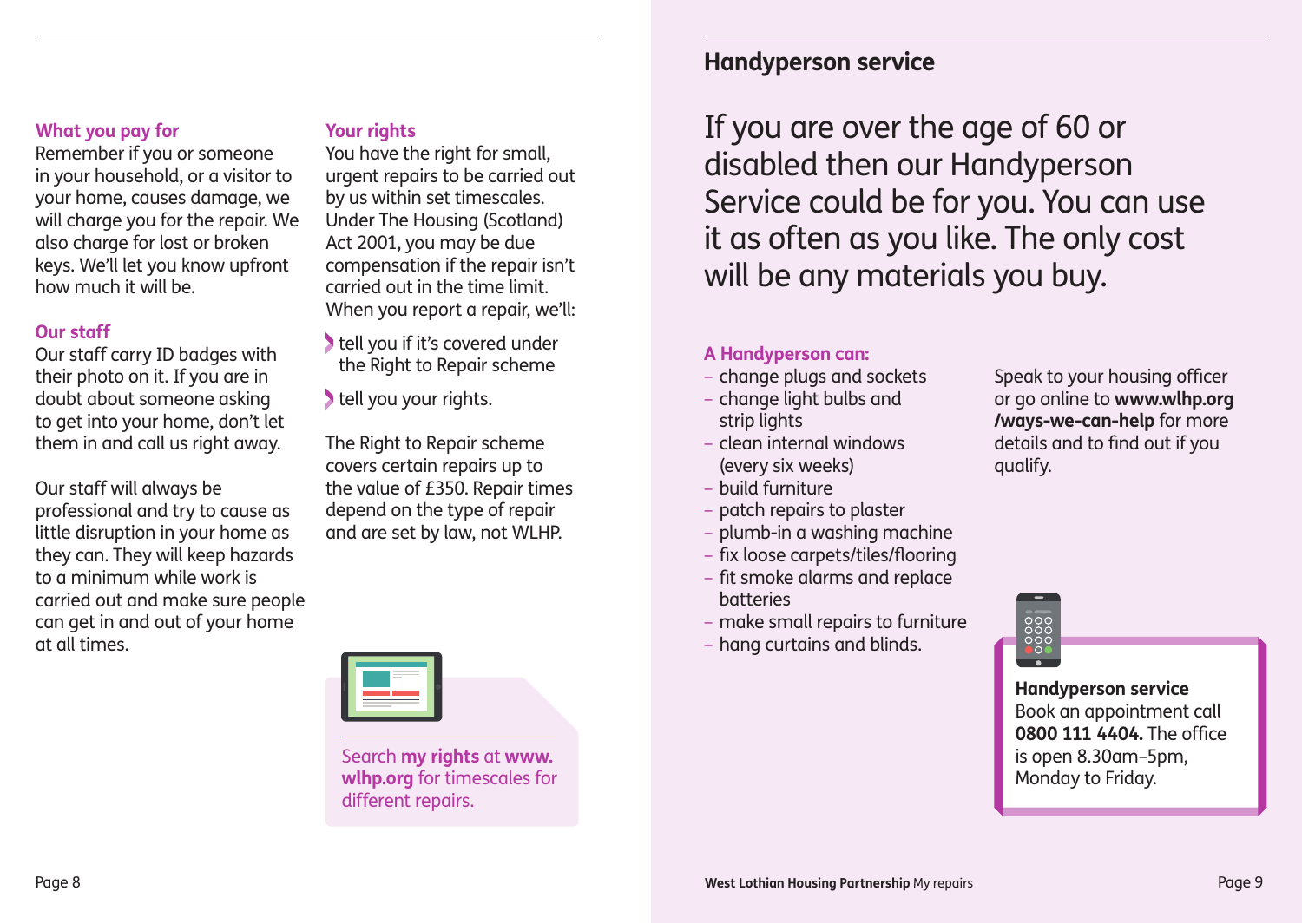### **Gas safety**

We need to carry out at least one gas safety visit in your home each year. It's the law for all responsible landlords.



#### **What will happen**

You'll receive a letter from us 10 months after your last check with a date for your next visit. If it's not a good time, let us know and we'll rearrange.

Make sure you are at home on the day of your gas safety check. If you miss this safety check and any rearranged appointments, we may force entry to your home – and all costs will be charged to you.

**I smell gas. What do I do?** Follow these simple steps straight away:

turn off all gas appliances

put out any cigarettes

**Sopen all doors and windows** 

 don't use matches or naked flames

turn gas off at the meter

 don't switch on any electrical switches or appliances

 don't press buttons on the door entry systems.



#### **If you smell gas**

Call emergency service company SGN as soon as you can on **0800 111 999**.

You can also call us on 01506 416 438. We'll speak to SGN for you and have our gas engineers with you within an hour to deal with any breakdowns.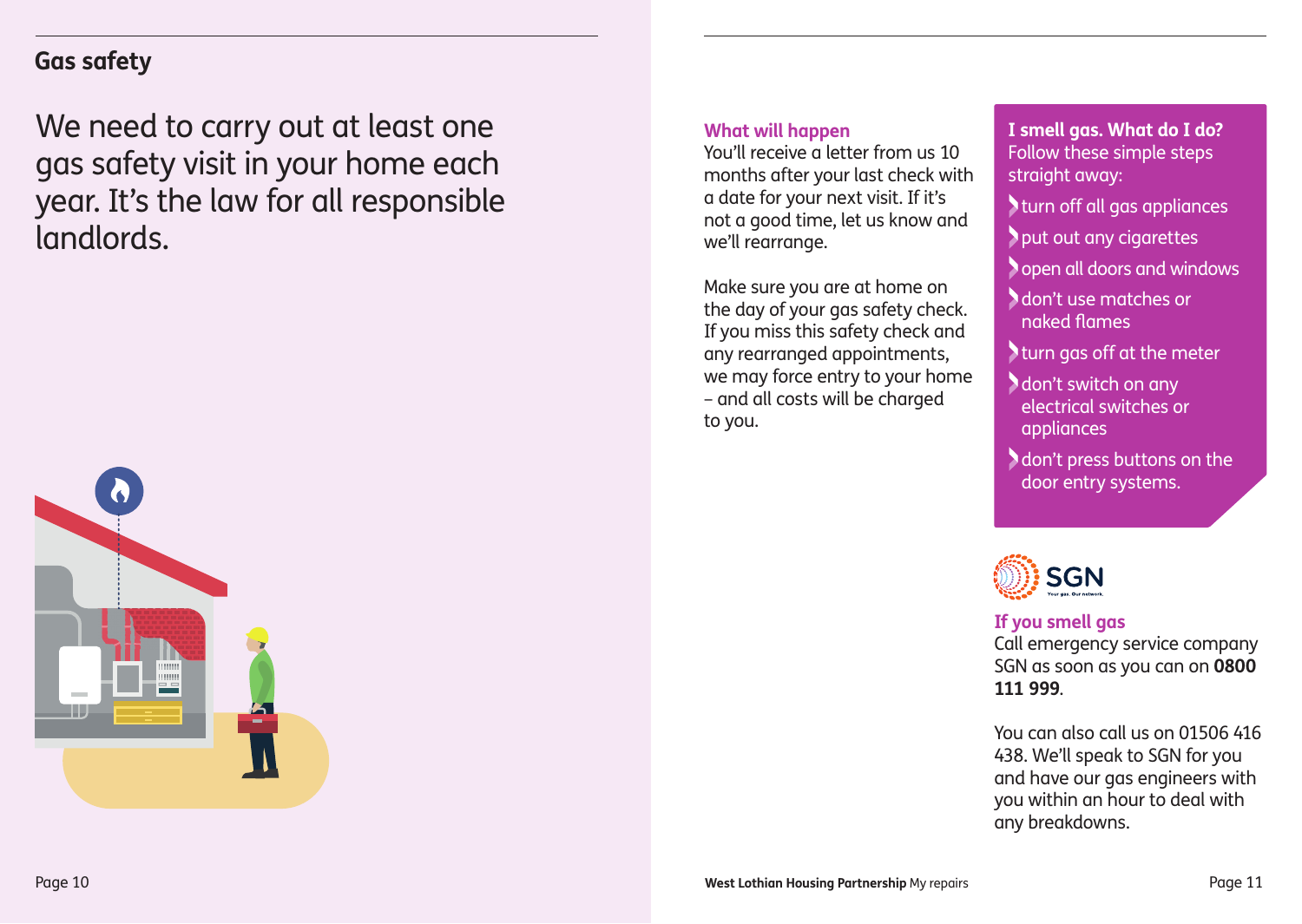### **Your feedback**

#### **Tell us what you think**

We really value your views on issues like repairs and customer service. It's only by listening to what our customers tell us that we can keep improving what we do.

Please let us know what you think by using the feedback form our staff will leave with you or by contacting us in whatever way suits you.

#### **Our commitment to you**

There are certain standards of service you have a right to expect when you are in contact with us. We call these standards our customer service commitments.

### **Need to get in touch?**

We're always here to help.



Speak to your **housing officer**



Visit us at **www.wlhp.org**



Call us free on **01506 416 438**



Email us on **talk@wlhp.org**



Find us on Facebook **www.facebook.com /wlhousingpartnership**



**WLHP Customer Service Centre, Lipton House, 170 Crown Street, Glasgow G5 9XD**



Speak to your **housing officer** or visit **www.wlhp. org** for our Customer Service Commitments.

> West Lothian Housing Partnership is registered as a company limited by guarantee, registered number SC188968. Scottish Charity No. SC031668. Registered with the Scottish Housing Regulator, number 318. VAT registration no. 135 5317 26. Registered office: Wheatley House, 25 Cochrane Street, Glasgow, G1 1HL.

Printed on 100% recycled paper. Please recycle responsibly.